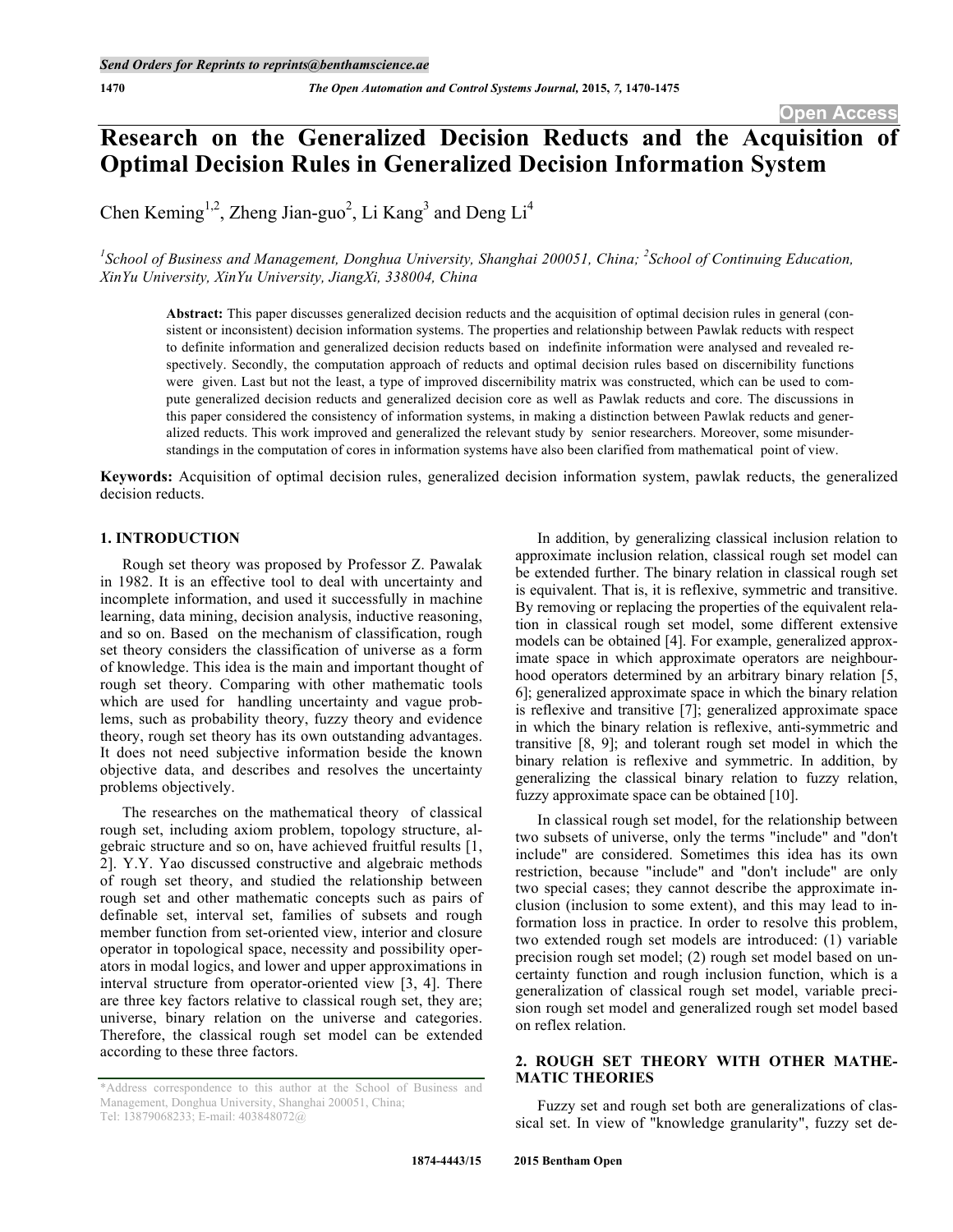scribes the degree of an object belonging to one set by so called membership function. It emphasizes vagueness of boundary of the set; whereas, based on the classification of universe by indiscernibility relations, rough sets theory uses lower and upper approximation to describe the set, emphasizing the indiscernibility of objects. Fuzzy sets describe the degree of objects belonging to the same class; whereas rough sets describe the relationship of an object with its indiscernibility class to other sets. Both membership functions of fuzzy sets and rough membership functions of rough sets represent the uncertainty of concepts, but membership functions of fuzzy sets are always given by experts subjectively, whereas rough membership functions of rough sets can be obtained directly from data.

D. Dubois and H. Prade considered the combination of fuzzy set and rough set, and proposed fuzzy rough set and rough fuzzy set. Other works on fuzzy rough set and rough fuzzy set can be seen in related references. Knowledge discovery in data base (KDD) is one of the important applications of rough set theory. So far, several RS data mining systems have been developed, such as LERS of Kansas university in America, Rough DAS and Rough Class of Poznan technology university in Poland, KDD-R of Reginain University in Canada. Attribute reduct and optimal decision rules acquisition in information systems have been important research fields.

The main applications of rough sets theory to information systems are attribute redact and decision rules optimization. In information systems, all the attributes are not necessary. By attribute redact, under a certain standard, it can be decided which attributes are absolutely necessary, which attributes are relatively necessary and which attributes are abundant. Thus, it is important to evaluate the importance of attributes, and redact abundant attributes. Attribute redacts are clarsfied into redacts of system and redacts of decision rules. The redact of the system is an attributes' set which keeps a certain information of the original system. The redact of a decision rule, which is called redact of object or also value redact, is a conditional attributes' subset which determines the decision values. Finding the redacts of a decision rule and deleting the abundant conditional attributes, optimal decision rules can be derived. Discernibility matrix approach and information approach are two important methods for computing attribute redacts. This paper utilizes discernibility approach to compute attribute redacts and make optimal decision rules in complete decision information systems (decision tables). Pawlak proposed the relative redact of decision tables [11, 12] which keeps the relative positive field unvaried. This kind of redacts concerns only definite information of the system, and does not consider indefinite information. Thereafter, many concepts of attribute redacts have been proposed according to different purposes, such as possible redacts, approximate redacts, generalized decision redacts, Udecision redacts are equivalent to u-redacts (known as quantitative redacts); and quantitative redact must also be qualitative redact. Both qualitative redacts and quantitative redacts are redacts from algebraic viewpoint. Distribute redact and possible redact proposed by Zhang *et al.* in Ref. [13] coincide with the µ-decision redact.

### *Research on the Generalized Decision Reducts The Open Automation and Control Systems Journal,* **2015***, Volume 7* **1471**

The qualitative reduct of decision table is defined by the reducts of objects. The reducts of objects induce the corresponding optimal decision rules. Kryszkiewicz discussed in Ref. [14] the relationship of possible reducts, approximate reducts, generalized decision reducts, /.c-decision reducts, and  $\mu$ -reducts. Liang and Li improved in Ref. [15] the results of Kryszkiewicz, and pointed out that the relationships between the reducts of the system are different with the relationships between reducts of the object.

The reducts of decision table are not necessarily the reducts of objects, therefore, they may not induce optimal decision rules. In fact, the reducts of decision table are minimal conditional attribute sets which can simplify all the decision rules. Discernibility matrix [16, 17] proposed by Skowron and its improved forms proposed by others, are effective tools for computing reducts of decision table. In order to compute the core attributes of decision table, Hu and Cercone proposed in Ref. [18] a kind of improved discernibility matrix (called Hu-improved discernibility matrix in this section) and Ye and Chen pointed out in Ref. [19] the drawback of Hu-improved discernibility matrix, and gave other improved discernibility matrix (called Yu-improved discernibility matrix in this section). Wang pointed out in Ref. [20] that it is the inconsistency of the decision table that results in the creating error in Hu-improved discernibility-matrix. Wang compared the cores of system computed by Hu's and Ye's discernibility matrices with the core of system under information viewpoint. The discussion in this section confirms that Hu's and Ye's discernibility matrices did not concern the difference in the consistency and inconsistency of the system, and either generalized decision reducts.

This paper discusses the generalized decision reducts of inconsistent decision table, proposes an improved discernibility matrix, and compares it with Hu's and Ye's discernibility matrices. It can be seen that Hu's, Ye's and the definitions of discernibility matrix discussed in this paper coincide with each other for consistent decision tables. For inconsistent decision tables, Hu's discernibility matrix would be invalid, Ye's discernibility matrix can be used to compute Pawlak reduct only, whereas the discernibility matrix proposed in this paper can not only be used to compute generalized decision reducts, but also can be used to compute Pawlak reducts by its sub-matrix corresponding to consistent objects.

# **3. ATTRIBUTE REDACTS AND OPTIMAL DECISION RULES IN INFORMATION SYSTEMS**

An information system is a quadruple  $S = \langle U, A, V, f \rangle$ , where U is a non-empty finite set of objects, A is an attributes set  $V = \bigcup V_a$ , where  $V_a$  is the domain of a,  $a \in A$ ;  $f: U \times A \longrightarrow^{\alpha \in A} V$  is an information function such that for  $x \in U$  and  $a \in A$ ,  $f(x,a) \in V_a$ . Denoting  $f(x, a) = a(x)$  for convenience.

If each object has unique known attribute value for every attributes in information system S=<U, A, V, f>. S=<U, A,  $V, f$  is known as complete information system.

In this system, complete information is clarified to condition system  $S=< U$ , A, V,  $\Rightarrow$ , attributes and decision if the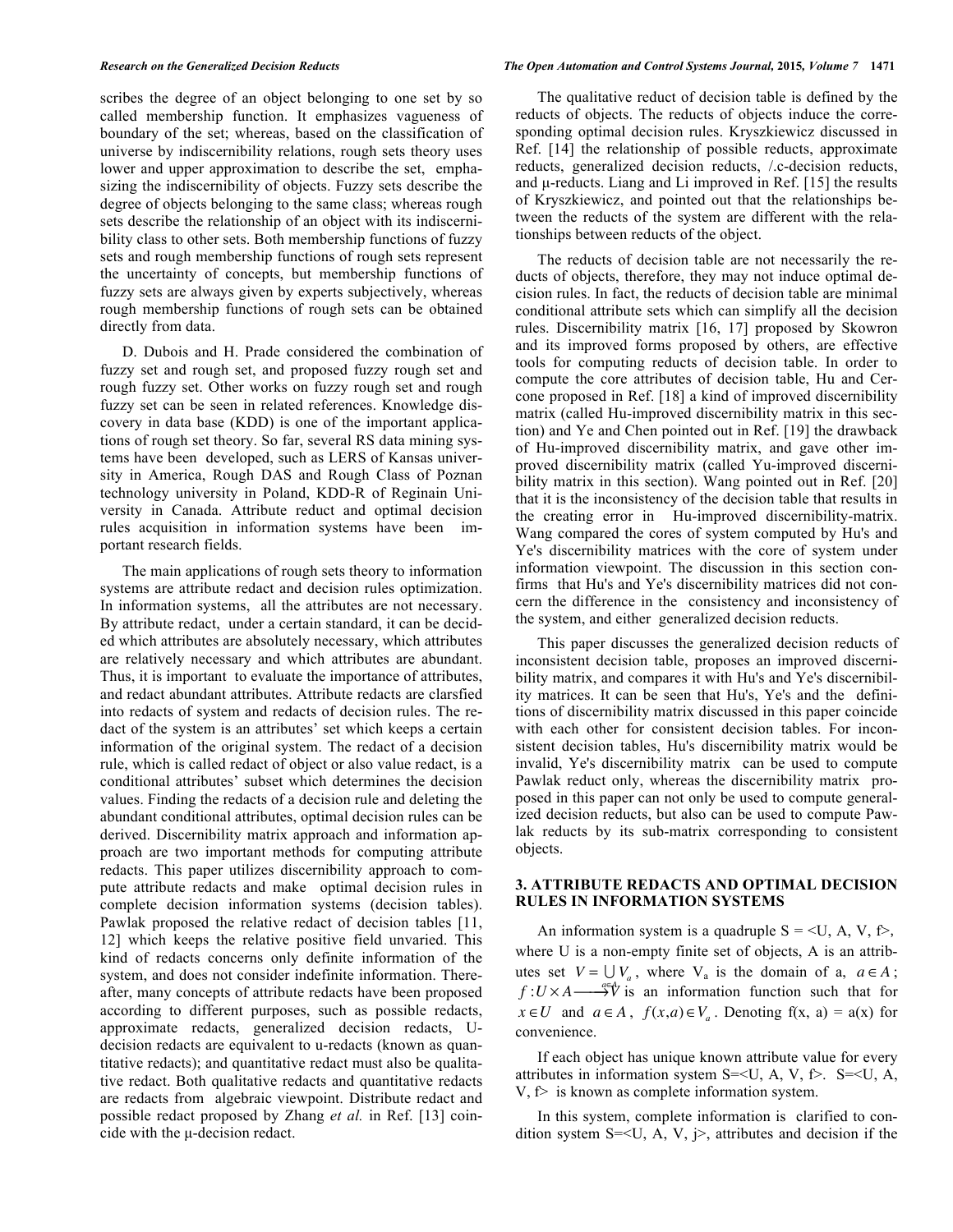attributes in A are,  $A = C \cup D$ ,  $C \cap D = \emptyset$ , we call S=<U, C  $\cup$  D, v,  $\triangleright$  decision information system. It is always represented as a table which is called the decision table. For convenience, we assume that D={d}. Let S=<U, C  $\cup$  {d}, V, f> be a decision information system, and B  $\subseteq$  C. Defining an indiscernibility relation IND(B) on U is as follows:

$$
IND(B) = \{ \langle x, y \rangle \mid \langle x, y \rangle \in U \times U, \n\forall b \in B, b(x) = b(y) \}
$$
\n(1)

The equivalent class containing object x is denoted by  $[x]_{\text{IND}(B)}$  or  $[x]_{\text{(B)}}$ ,  $X \subseteq U$ , denoting the lower and upper approximations of X with respect to IND(B) as follows:

$$
\underline{B}(X) = \bigcup \{ [x]_B | [x]_B \subseteq X \}
$$
 (2)

$$
\overline{B}(X) = \cup \{ [x]_B | [x]_B \cap X \neq \emptyset \}
$$
\n(3)

and the relative positive field of B is denoted with respect to d as:

$$
POS_{B}(d) = \bigcup \{ \underline{B}(D_{i}) \mid D_{i} \in U / \text{IND}(d) \} \tag{4}
$$

It is the set of objects which can be clarified definitely to decision equivalent classes according to classified information of attributes set B.

**Definition 1:** Let

$$
\gamma_B(d) = \sum_{i=1}^{k} \frac{|B(D_i)|}{U} = \frac{|POS_B(d)|}{U}
$$
 (5)

 $\gamma_B(d)$  is called as B-approximate precision of partition  ${D_1, D_2, \ldots, D_k}.$ 

The set of generalized decision reducts of x is denoted as  $red(x)$ , call the intersection of all generalized decision redact of x as generalized decision core of x and denoted it as  $core(x, C)$ .

The optimization of decision rules is often defined as a process of simplifying the description of condition attributes of rules under the same decision to make conclusions. In this way, the necessary condition attributes for decision conclusions could be found.

**Definition 2:** If B ( $B \subseteq C$ ) is a minimal attribute set such that  $\partial_R(x) = \partial_C(x)$  for  $\forall x \in U$ , where B represents a generalized decision reduct of decision.Information system calls for the intersection of all generalized decision redacts as generalized decision core of decision information system, which is denoted by G-core.

The generalized decision redact of information system is a minimal conditional attributes set which simplifies all the decision rules, but it is not necessarily a redact of certain decision rules. The relationship between redacts of system and redacts of objects can be seen clearly from the discernibility function defined below.

Let  $B \subseteq C$ , then the following expressions (1)-(4) are equivalent with each other:

(1) B is a Pawlak reduct of decision information system.

(2) B is a minimal condition attributes set satisfying  $POSE<sub>B</sub>(d) = POSE<sub>C</sub>(d).$ 

(3) B is a minimal conditional attributes set satisfying  $\underline{B}(D_i) = \underline{C}(D_i)$  for  $\forall D_i \in U / \text{IND}(d)$ .

(4) B is a minimal conditional attributes set satisfying  $\partial_R(x) = \partial_C(x)$  for  $\forall x \in C(U)$ .

The possible reducts and approximate reducts are equivalent to generalized decision reducts, therefore, they can be viewed as the equivalent description of generalized decision reducts. Another equivalent description of the generalized decision reduct is shown as below:

B is a generalized decision reduct of decision information system  $\Leftrightarrow$  B is a minimal condition attributes set satisfying  $B(D_i) = C(D_i)$  for  $\forall D_i \in U / \mathit{IND}(d)$ .

Pawlak reducts merely simplify definite decision rules, and it cannot simplify all the indefinite decision rules. But generalized decision reducts can simplify all the decision rules.

**Example 1:** will illustrate approaches to compute reducts, core, and optimal decision rules for the inconsistent decision table presented in Table **1**.

**Table 1. An inconsistent decision table.**

| U             | <b>Factors</b>   |                |                  |                |                |  |
|---------------|------------------|----------------|------------------|----------------|----------------|--|
|               | C1               | C <sub>2</sub> | C <sub>3</sub>   | C <sub>4</sub> | d              |  |
| X1            | 1                | $\mathbf{0}$   | $\boldsymbol{0}$ | $\theta$       | 1              |  |
| $\rm X2$      | $\mathbf{0}$     | 1              | 1                | 1              | $\overline{2}$ |  |
| $\mathbf{X}3$ | $\mathbf{1}$     | 1              | $\boldsymbol{0}$ | $\theta$       | $\overline{2}$ |  |
| X4            | $\boldsymbol{0}$ | 1              | 1                | $\mathbf{0}$   | 3              |  |
| X5            | 1                | 1              | $\mathbf{0}$     | $\theta$       | 1              |  |
| $\rm X6$      | 1                | $\mathbf{0}$   | $\boldsymbol{0}$ | $\theta$       | 3              |  |
| X7            | 1                | 1              | 1                | 1              | $\overline{2}$ |  |

**Example 2:** Table **2** is an inconsistent decision table.

**Table 2. An inconsistent decision table.**

| H        | <b>Factors</b> |                |                |   |  |  |
|----------|----------------|----------------|----------------|---|--|--|
|          | C1             | C <sub>2</sub> | C <sub>3</sub> | d |  |  |
| X1       |                |                |                |   |  |  |
| $\rm X2$ |                |                |                |   |  |  |
| X3       |                |                |                |   |  |  |
| X4       |                |                |                |   |  |  |
| X5       |                |                |                |   |  |  |

This section discusses the properties of Pawlak reducts and generalized decision reducts and their connection, and proposes the computation approach of reducts of decision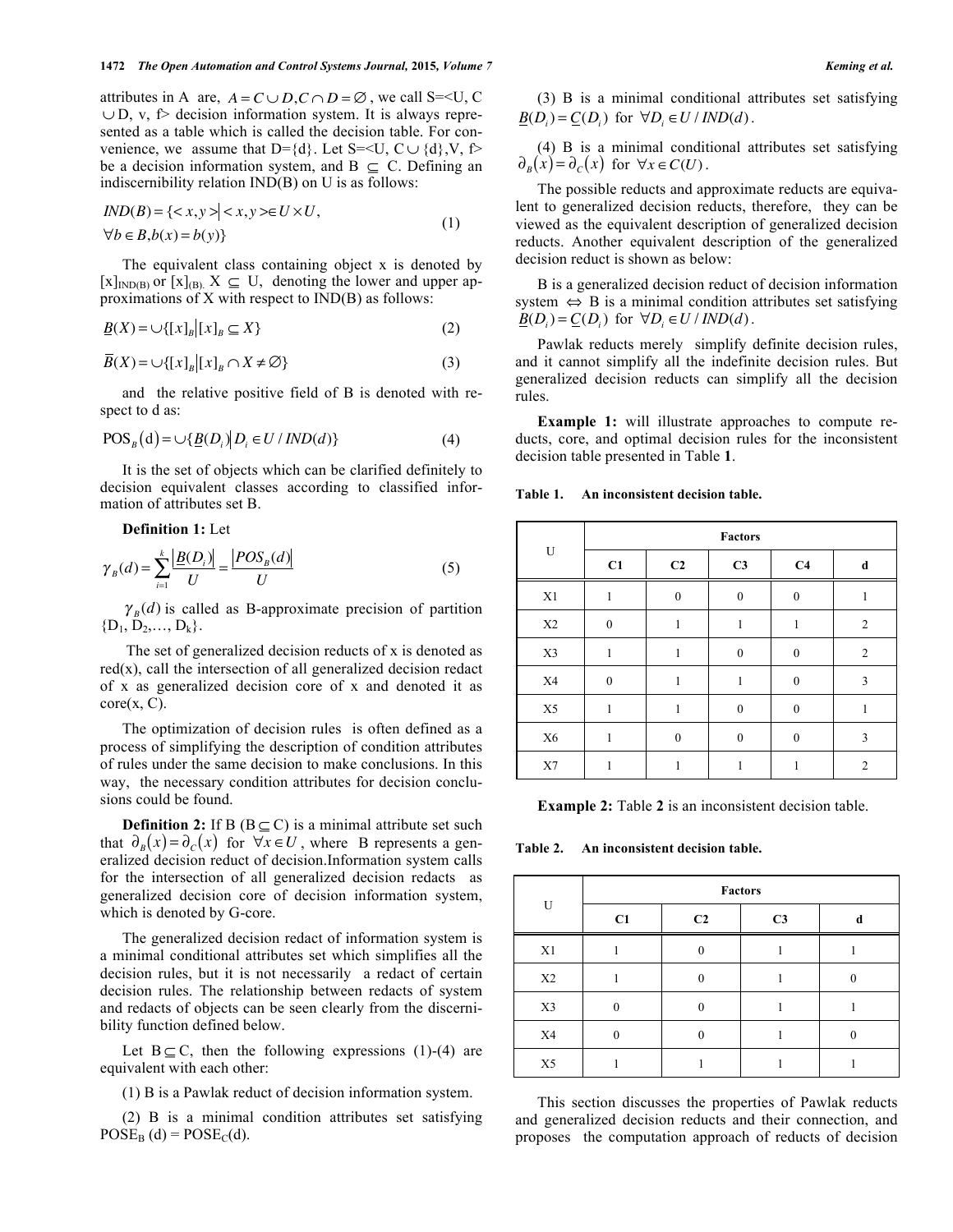rules and systems by using Boolean reasoning techniques. A new definition of discernibility matrix, which can be used to compute Pawlak reducts and core, generalized decision reducts and core, and optimal decision rules was proposed. It was observed that this definition of discernibility matrix coincides with those of Hu's and Ye's for consistent decision tables, and for inconsistent decision tables. Moreover, Hu's indiscernibility matrix is invalid to compute Pawlak reducts and core, and generalized decision reducts and core, however, Ye's indiscernibility matrix can only be used to compute Pawlak reducts and core. In other words, the new definition of indiscernibility matrix can be viewed as the generalization of Hu's and Ye's definitions.

Wang and some other authors discussed the relationship between reducts of decision table from algebraic point of view and information. They found that, for consistent decision tables, definitions of reducts under these two views coincide with each other, but for inconsistent decision tables, they are not equivalent. It may be interesting to consider the relationship between the generalized reduct from algebraic point of view and information.

# **4. TOLERANCE ROUGH SET MODELS AND IN-COMPLETE INFORMATION SYSTEMS**

By expanding the equivalent relation to more general binary relations, classical rough set model can be further generalized as general models. Approximate operators defined by neighbourhood operators based on arbitrary binary relation were studied. Approximate operators based on flexible and transitive relation were discussed in Ref. [13]. Approximate operators based on flexible relation were studied in Ref. [14]. Approximate space based on flexible and symmetric relation was discussed in Reference [15, 16]. A general approximate space defined by uncertain function and rough inclusion function was discussed in Ref. [17, 18].

In practice, tolerant relation and partial order relation are two important binary relations. Approximate operator model based on partial order relation was proposed in Ref. [19], and successfully applied for the evaluation of risks involved. Tolerant rough set model was used to discuss attribute reduct and decision rule optimization in Ref. [20].

Some tolerant classes of the tolerant relation on a universe can form a cover of the universe, and tolerant rough set model can be derived by defining lower and upper operators using tolerant classes. Whereas, one tolerant relation on the universe may generate more than one cover, and this leads to inconvenient practice. In Ref. [21], the set of objects which are tolerant with a certain object is viewed as a class, and all such classes form a cover of universe. Unfortunately, objects contained in such a class may not be tolerant with each other, so they may not possess the common attribute description, and this leads to inconvenience for drawing decision rules. Therefore, the classification approach presented in Ref. [22] has some drawbacks. The cover of the universe consisting of maximal tolerant classes is determined uniquely by the tolerant relation. The maximal tolerant class is a maximal set of objects which possess a certain attribute description. Between two different maximal tolerant classes, there are no inclusion relations. Therefore, maximal tolerant classes can

### *Research on the Generalized Decision Reducts The Open Automation and Control Systems Journal,* **2015***, Volume 7* **1473**

be viewed as neighbourhood and used to define lower and upper operators in this section.

In mathematical forms, complete information systems are special case of incomplete information systems containing null attribute values; incomplete information systems containing null attribute values are special case of incomplete information systems containing some objects with partial known attribute values and they are special set-valued information systems.

In complete information systems, each object has unique known attribute value with respect to every attribute. Therefore, we can define a discernibility relation on the universe, lower and upper operators by indiscernibility classes, and discuss attribute reduct and decision rules optimization. In incomplete information systems, attribute values of some objects with respect to certain attributes are unknown or partially known, and in set-valued information systems, objects may have multiple attribute values with respect to certain attributes, making it difficult to define an equivalent relation. On one hand, incomplete information systems can be transfixed to complete information systems, but this may result in informationloss . On the other hand, tolerant rough set model can be used to deal with incomplete information systems. This section gives new approaches using tolerant rough set model to discuss attribute reduct and optimal decision rules in incomplete information systems and set-valued information systems.

Two kinds of lower and upper approximate operators are defined by using maximal tolerant classes, respectively. This study analysed incomplete information systems containing null attribute values. Y-descriptor of the maximal tolerant class was proposed, and used to define the decision rules. Moreover, the concept of relative reduct of the maximal tolerant class and optimal credible decision rules were proposed, and a kind of corresponding discernibility function was defined. By computing minimal disjunctive forms of discernibility function of maximal tolerant classes, optimal credible decision rules can be derived. Attribute descriptors were introduced to define the lower and upper approximate operators, and the concept of reduct of the attribute descriptor was also proposed, but its computation approach was not given. Incomplete information systems containing objects with partial known attribute values were studied by attribute descriptors. In this section, a new kind of lower and upper approximate operator were defined, abd discernibility functions of attribute descriptors were designed to compute the reducts of attribute descriptors and induce optimal decision rules. The so called GS-reduct, DS-reduct, G-reduct and D-reduct were also defined to evaluate the significance of attributes.

Let

$$
R(x) = \{ y \mid yRx, y \in U \}
$$
\n<sup>(6)</sup>

$$
R(x) = \bigcup \{ K \mid K \in CC_R(x) \} \tag{7}
$$

For 
$$
X \subseteq U
$$
, we have:

$$
I(X) = \left\{ K \mid K \subseteq X, K \in CC_R(U) \right\}
$$
 (8)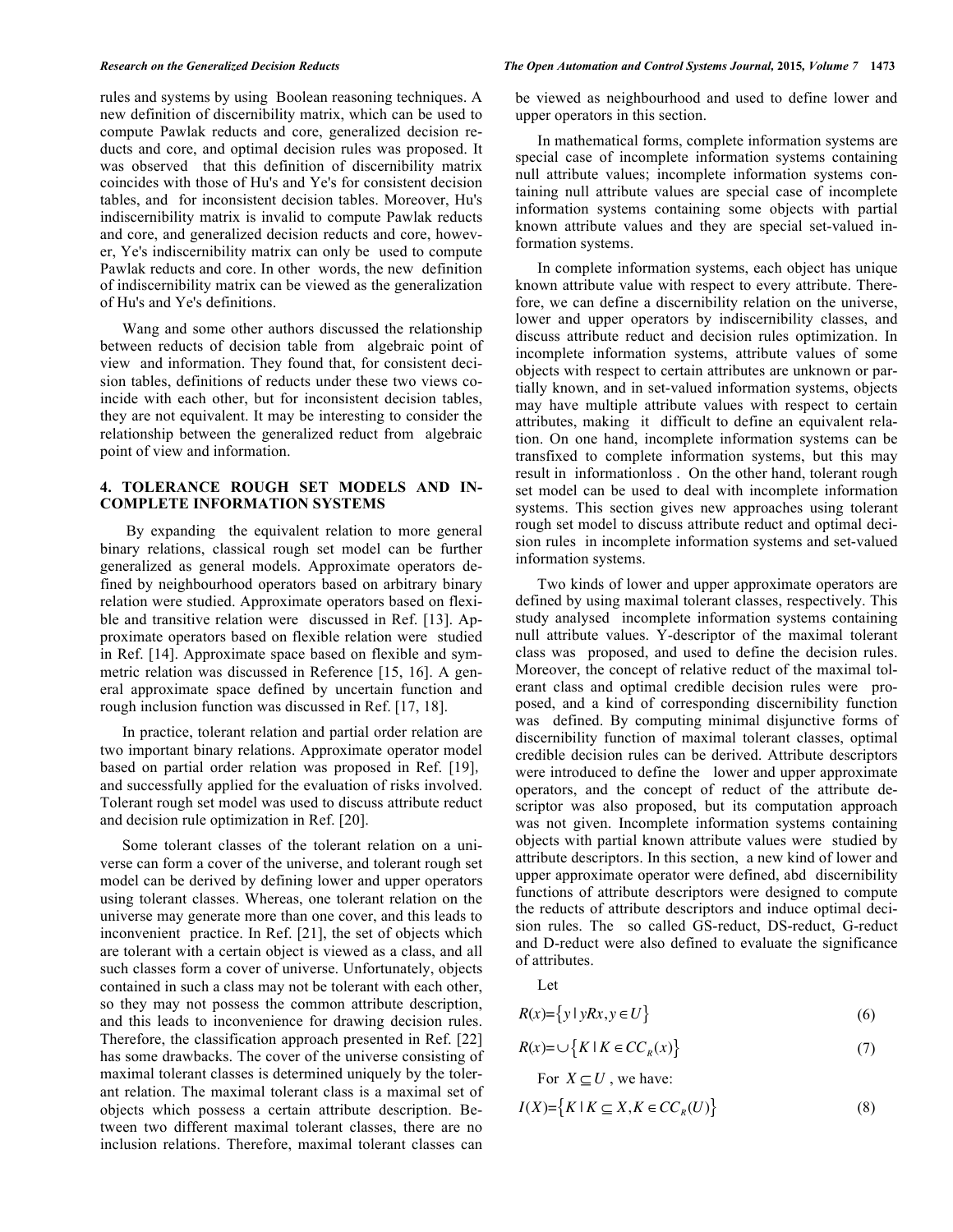$O(X) = \{ K | K \cap X = \phi, K \in CC_R(U) \}$  (9)

$$
B(X) = \left\{ K \mid \phi \neq K \cap X \neq K, K \in CC_R(U) \right\}
$$
 (10)

Then  $CC_R(U)$  is the disjoint union of  $I(X)$ ,  $B(X)$  and *O*(*X*).

Definition : Let

$$
\underline{AR}(X) = \bigcup \{ x \mid \forall K \in CC_R(x), K \subseteq X \}
$$
\n<sup>(11)</sup>

$$
\underline{ER}(X) = \cup \{x \mid \exists K \in CC_R(x), K \subseteq X\}
$$
\n(12)

Where, *AR*(*X*) and *ER*(*X*) are A-lower approximation and E-lower approximation of *X* respectively; Let

$$
\overline{AR}(X) = \bigcup \{ x \mid \forall K \in CC_R(x), K \cap X \neq \phi \}
$$
\n(13)

$$
\overline{ER}(X) = \cup \{x \mid \exists K \in CC_R(x), K \cap X \neq \emptyset\}
$$
\n(14)

*AR*(*X*) and *ER*(*X*) represent the A-upper approximation and E-upper approximation of *X* respectively; and  $AR(X)$ ,  $ER(X)$ ,  $\overline{AR}(X)$  and  $\overline{ER}(X)$  represent A-lower, Elower, A-upper E-upper approximate operator, respectively.

Both membership function of fuzzy set and rough membership function of rough set represent the vagueness of concepts. The membership function of fuzzy set is always given by experts subjectively, whereas the rough membership function of rough set is determined completely by analysed data, hence, it is objective. In approximate space, the equivalent classes are minimal recognition units, and the degree of an object belonging to a certain concept is determined completely by the relationship between the equivalent class containing the object and the concept, and in other words, it is determined completely by rough membership function. By using the rough membership function, various similarity degrees of rough sets were observed referring to the concepts of similarity degrees of fuzzy sets.

Both fuzzy sets and rough sets are generalizations of classical sets. This section summarizes the similarity measures of classical sets and fuzzy sets firstly. When fuzzy sets degenerate into classical sets, four kinds of ordinary fuzzy similarity degrees are degenerated into one of the three classical similarity degrees. In approximation space, because the objects contained in the same equivalent class are indiscernible, therefore, e the similarity degrees of rough sets are described using rough membership functions. In this study, eight kinds of rough similarity degrees referring to corresponding fuzzy similarity degree were proposed with demonstration of their properties. The properties of similarity degrees of classical sets, fuzzy sets and rough sets were also compared .

The main applications of rough sets theory on information systems include attribute redact and decision rules optimization. In information systems, not all the attributes are necessary. By attribute redact, a certain standard is set for determining all absolutely necessary attributes, relatively necessary attributes and abundant attributes. Thus, it is necessary to evaluate the importance of attributes, and redact abundant attributes. Attribute redacts are clasified into redacts of system and redacts of decision rules. The redact of the system is an attributes set which keeps a certain information of original system. The redact of a decision rule, which is called redact of object or also value redact , is a conditional attributes' subset which determines the decision values. Finding the redacts of a decision rule and deleting the abundant conditional attributes, optimal decision rules can be derived.

### **CONCLUSION**

This paper, discussed the set-valued information systems. From mathematical point of view, set-valued information systems are generalization of complete and incomplete information systems. On the other hand, tolerant relation is generalization of equivalent relation. Maximal tolerant classification method can make objects contained in the same maximal tolerant class possess the same attribute description and objects possessing the same attribute description are in the same maximal tolerant class, hence the optimal decision rules can be computed conveniently. For this purpose, this study defined two kinds of lower and upper approximate operators using maximal tolerant classes, proposed three kinds of reduces/reducts of information systems to evaluate the significance of attributes; defined generalized and definite decision rules and their optimal decision rules, and proposed the concept of discernibility function of maximal tolerant class to compute optimal generalized decision rules.

Approaches used in previous papers are used to deal with incomplete information systems, the the approach discussed in section 4 can be used to deal with conjunctive interpreted set-valued information systems. Maximal tolerant classification method discussed in section 3 and 5 is used to make decision rules by classifying the universe. In this section, attributes descriptors in decision rules showing optimal decision rules are induced by discernibility function of descriptors.

## **CONFLICT OF INTEREST**

The authors confirm that this article content has no conflict of interest.

### **ACKNOWLEDGEMENTS**

Declared none.

#### **REFERENCES**

- [1] H Sun. D.Y. Liu, and W. Li, "The minimization of axiom groups of rough sets," *Chinese Journal of Computers*, vol. 25, no.2, pp. 202-209, 2009.
- [2] T.Y. Lin, "Neighborhood systems and relational database," In: *Proceedings of CSC*' 1988.
- [3] T. Y. Lin, and Y. Y. Yao, "Mining soft rules using rough sets and neighborhoods," In: *Proceedings of the Symposium on I}(odeting, Analysis and Simulation, Computational Engineering iw Systems Applications (CESA'96}, IMASCS Multiconference*, Lil1e, France, 1996, pp. 1095-1100.
- [4] Y. Y. Yao, and Q. Liu, "A generalized decision logic in intervalset-valued information table," *LNAI 1711*, vol. 11, pp. 285-293, 1999.
- [5] Y. Y. Yao, "Relational interpretation of neighborhood operators and rough set approximation operator," *Information Sciences*, vol. 111, pp. 239-259, 1998.